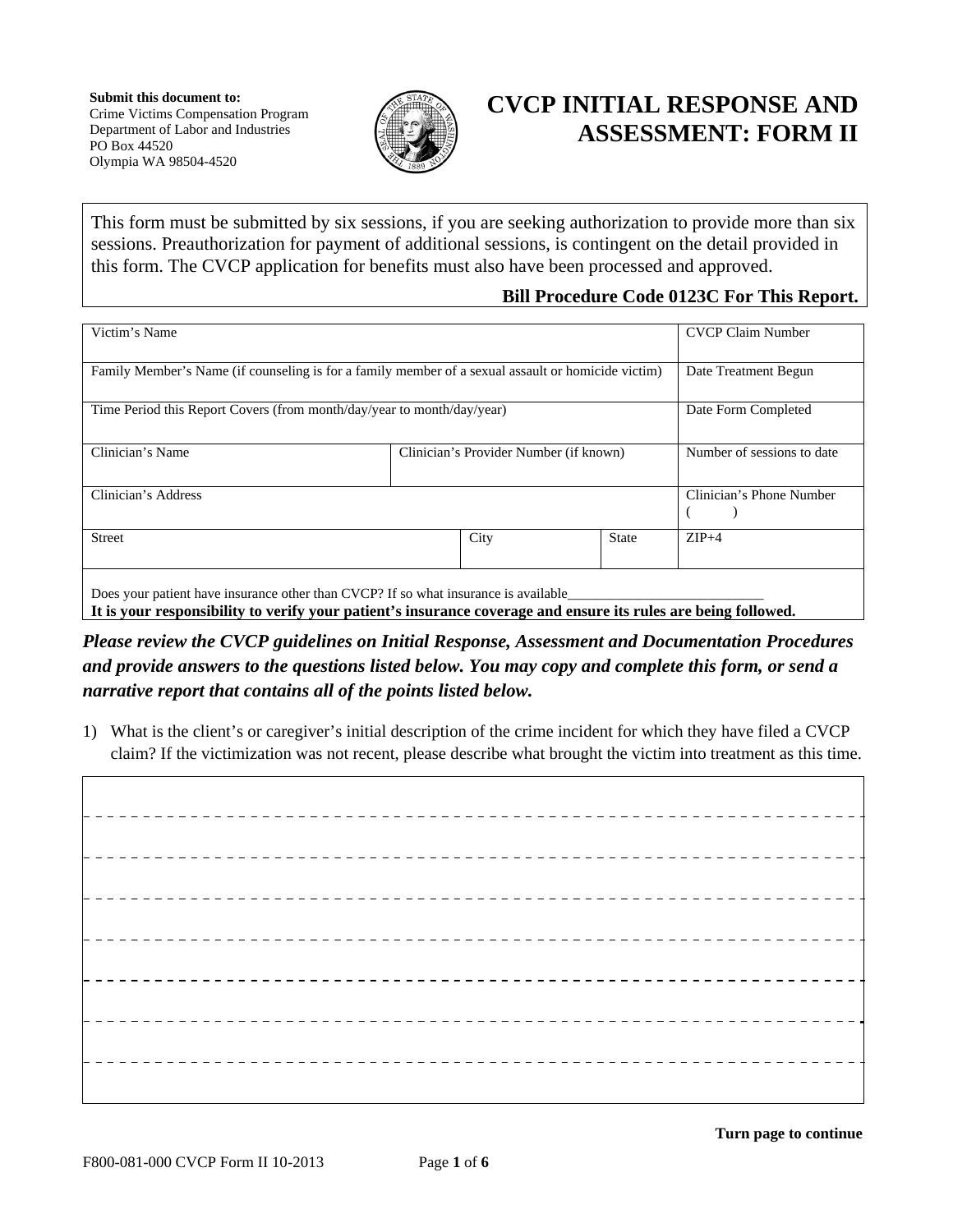2) Briefly summarize the essential features of the victim's symptoms, related to the crime impact, beliefs/attributions, vulnerabilities, defenses and/or resources that led to your clinical impression (refer to the current DSM and CVCP guideline on Initial Response, Assessment and Documentation Procedures):

3) Please describe pre-existing or co-existing emotional/behavioral or health conditions relevant to the crime impact if present, and explain how they were exacerbated by the crime victimization (e.g. depression anxiety, vulnerabilities in personality structure, etc.).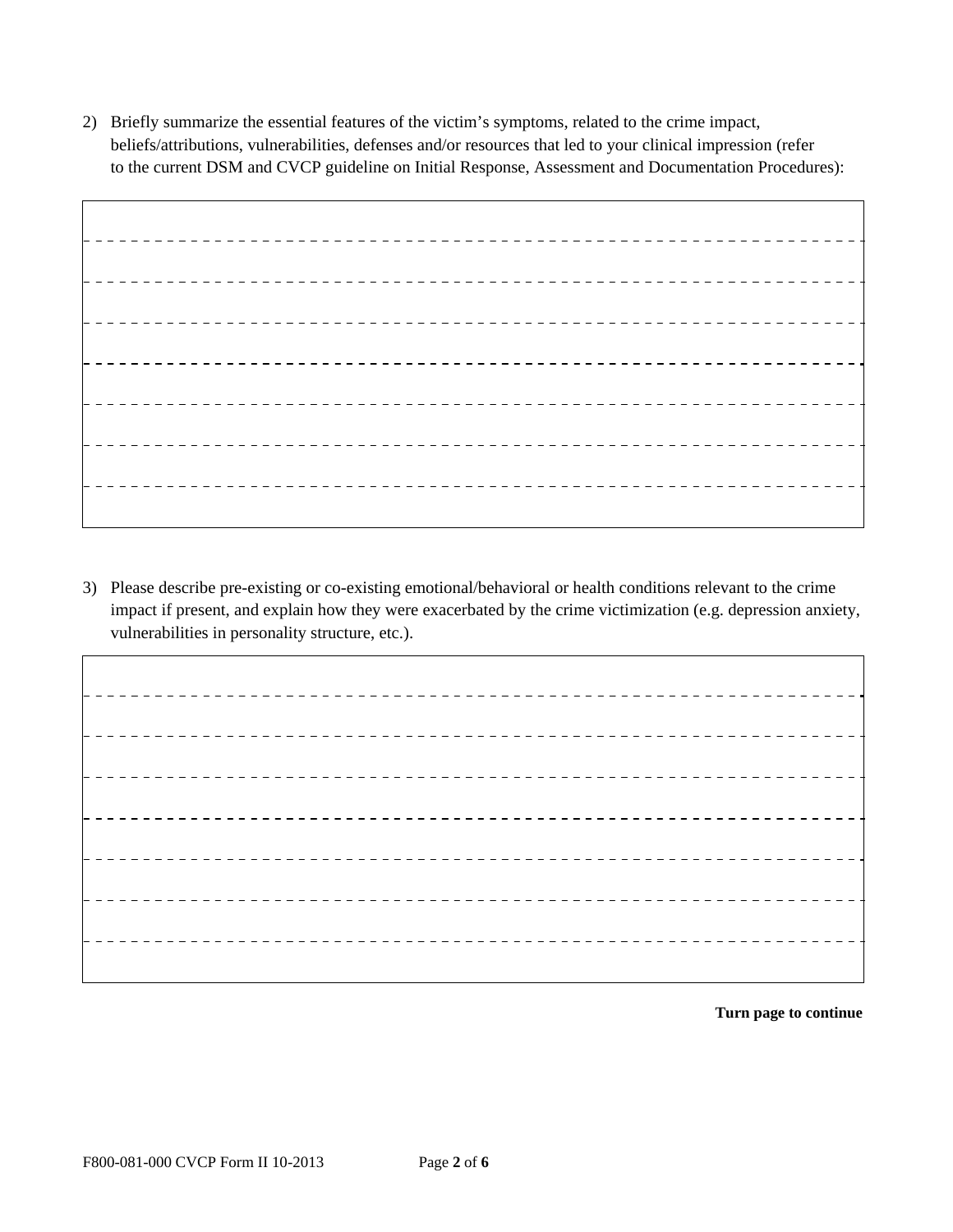4) List diagnoses on all 5 Axes *(be certain all diagnostic criteria are met).*

| Axis I:                |  |
|------------------------|--|
| Axis II:               |  |
| Axis III:              |  |
| Axis IV:               |  |
|                        |  |
| Axis V/Current GAF:    |  |
|                        |  |
| Highest GAF past year: |  |
|                        |  |

- 5) Treatment plan (based on diagnosis and related symptoms, see the CVCP guideline on Initial Response, Assessment and Documentation Procedures).
	- A. What are the specific treatment goals that you and the victim have set? Please also list who, in addition to the victim, you expect to include in treatment sessions e.g., parent(s), significant other.

---------<u> - - - - - - - - - - - - - - -</u>  $- - - - - - -$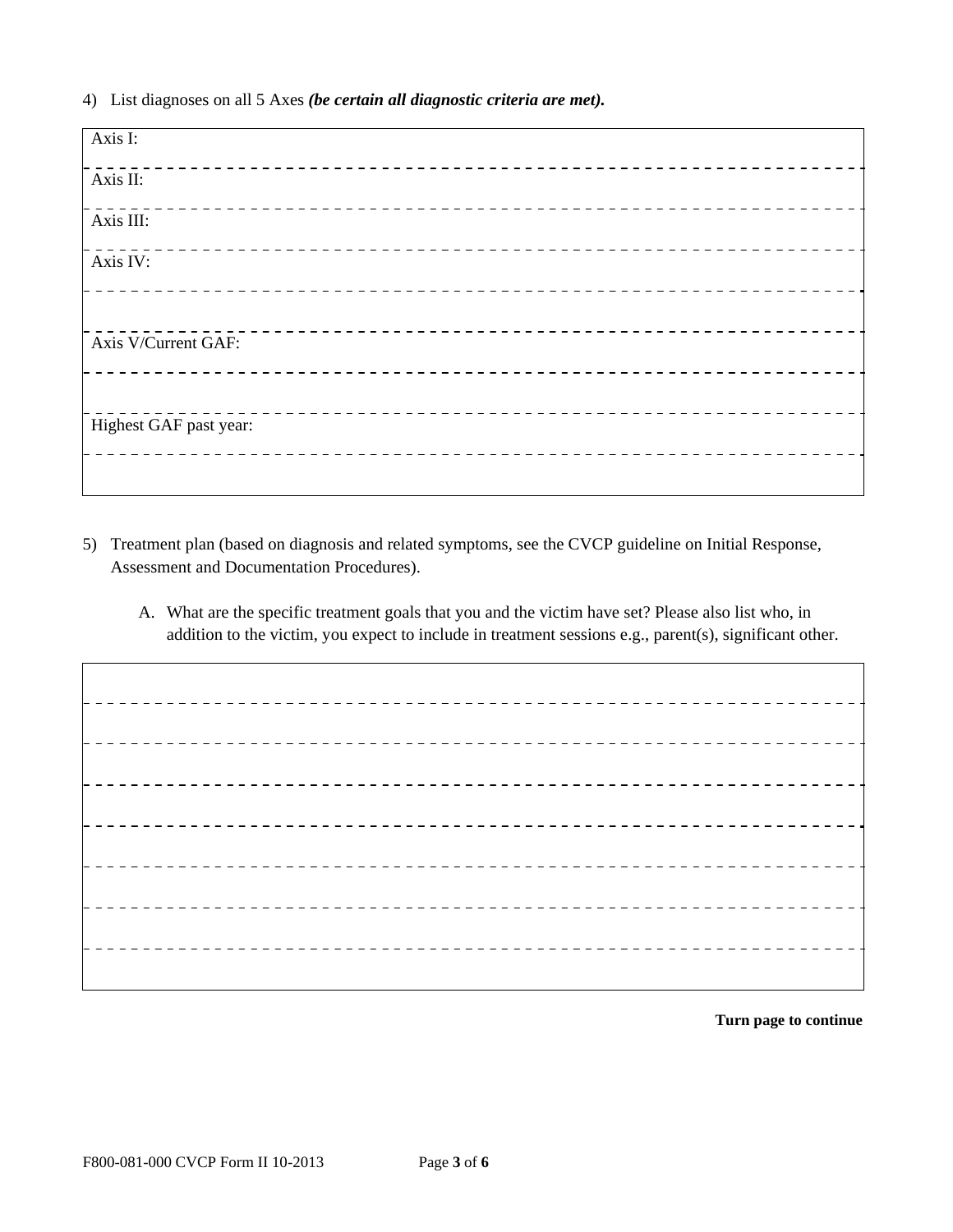B. What are the treatment strategies to achieve these goals? How many sessions are you requesting?

C. How will you measure progress toward these goals?

------------\_ \_ \_ \_ \_ \_ \_ \_ \_ \_ \_ \_ \_ \_ \_ \_ \_ \_ \_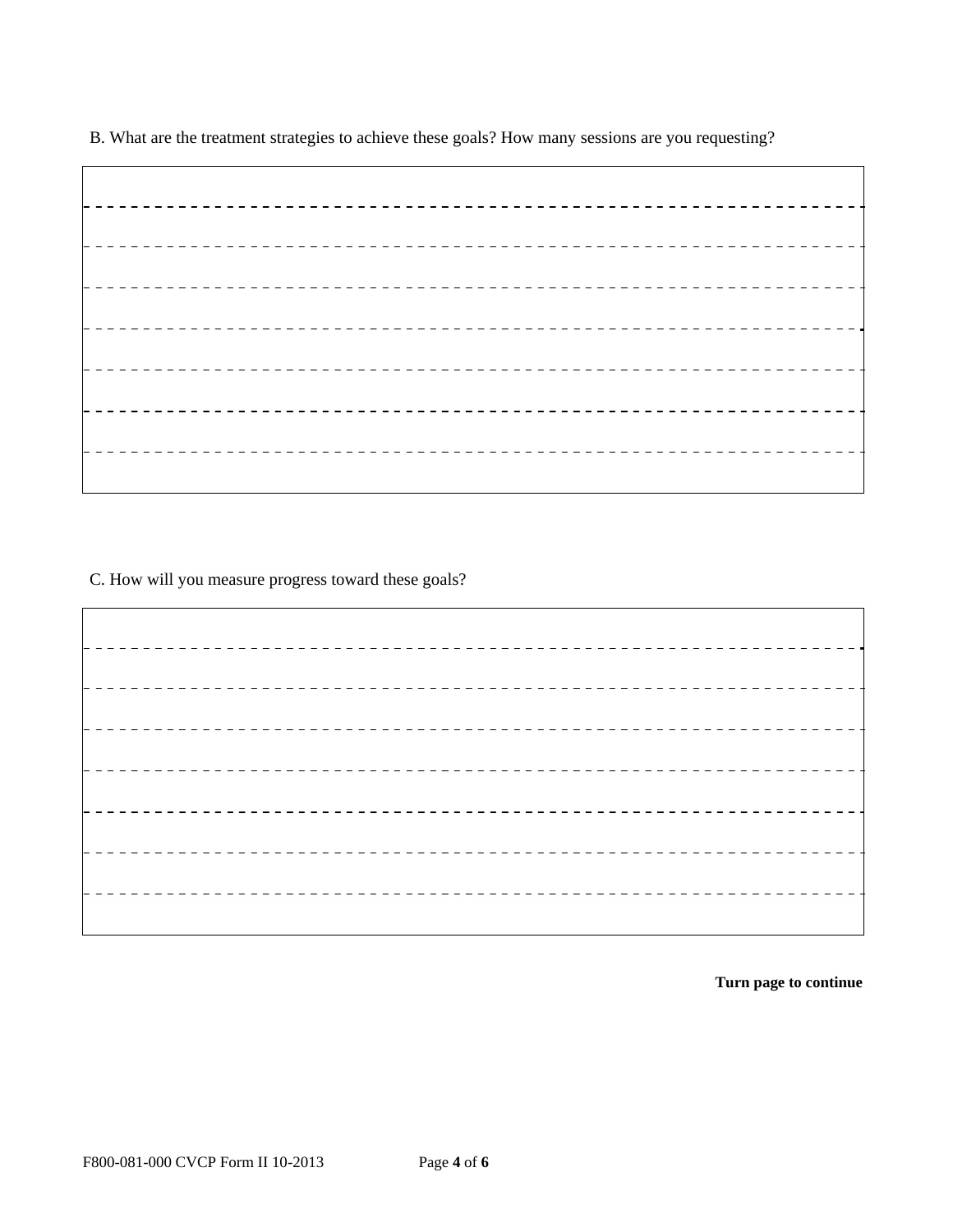D. Describe auxiliary care that will be incorporated (e.g. psychiatric evaluation, medication management, spiritual healers, community services, other services).

\_ \_ \_ \_ \_ \_ \_ \_ \_ \_ \_ \_ \_

6) Please describe your assessment of the victim's treatment prognosis, as well as any extenuating circumstances and/or barriers that might affect treatment progress (e.g., previous trauma history, preexisting emotional/behavioral or medical conditions, family and social support system response and dynamics, religious/spiritual beliefs, cultural practices, involvement in criminal justice system or proceedings involvement with Child Protective Services, etc.).

-----------